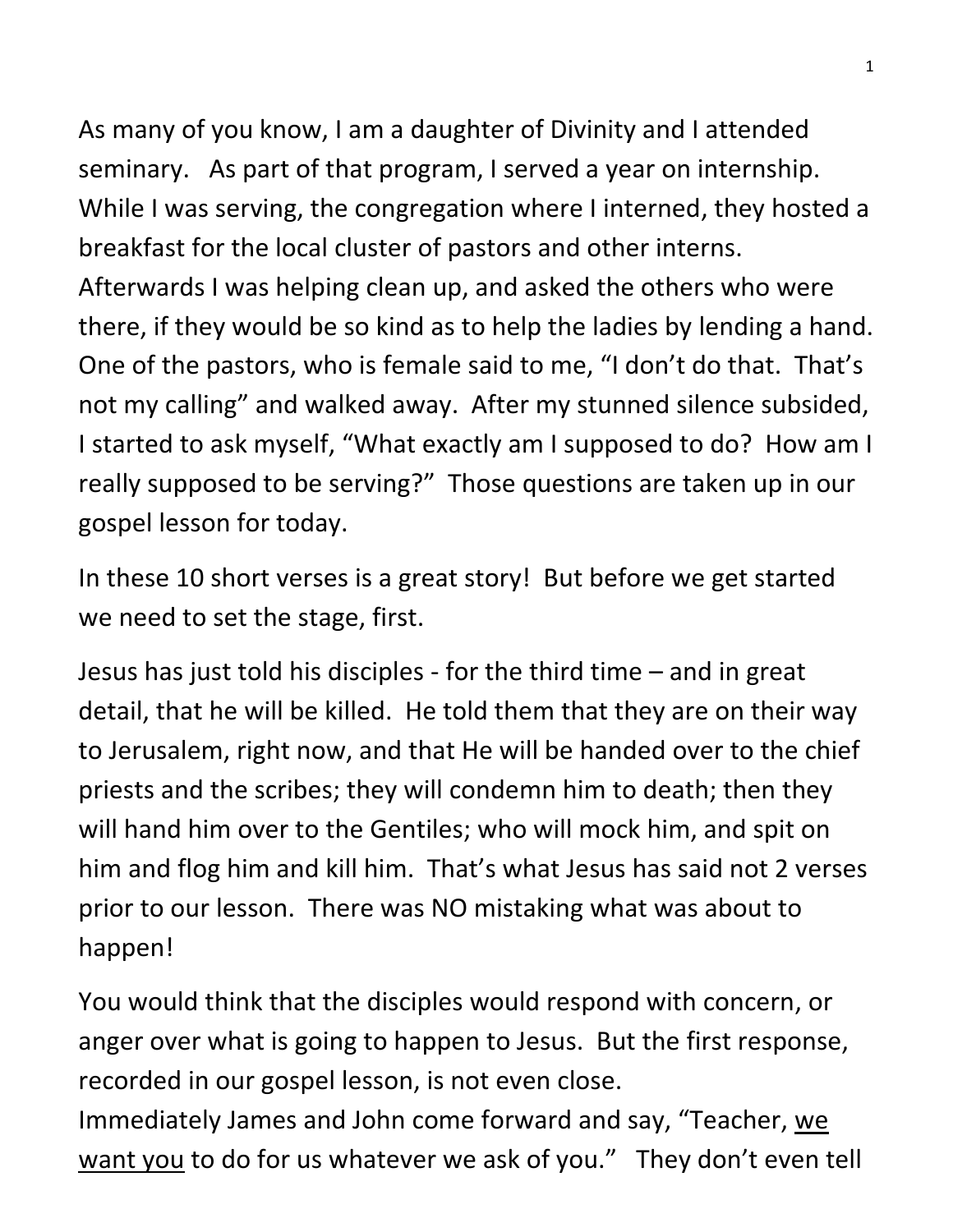Jesus what they want at first! They may not want to give him the option of saying, "No". They want to try to force him to respond to their demand by saying, "Yes".

"We want". Wow! There aren't even any common courtesies given. No – "please consider this", or – "Would you do this for us?" In fact it's not even a question!! Just, "We want". Bit demanding don't you think? A little bit out-of-line? What audacity!

But Jesus doesn't even deal with any of these dynamics. But He simply **asks**, "What is it you want me to do for you?" This is an unbelievably calm, measured response, to a firm demand – from 2 of his own disciples no less! It's like trying to deal with 2 children in a grocery store – "Daddy, Daddy, we want ice cream!" "Mommy, Mommy, we want candy!" And yet Jesus is patient with them.

When James and John respond to Jesus' question; again there are no common courtesies. There is: No – "Please consider", nor any "Would you do this for us". Again it's not a question – it's a demand. "Grant (Give) us to sit, one at your right hand and one at your left in your glory." Give us the best seats – is what they demand Jesus do for them. Whenever a King gave a banquet, the best seats in the house were at the King's right and left side. And that's what James and John want. They want the best seats - beside Jesus.

Jesus doesn't even ask them, "Haven't you heard anything I just said to you?" He doesn't tell them how disappointing or hurtful their demand must have made him feel. He simply tells them that they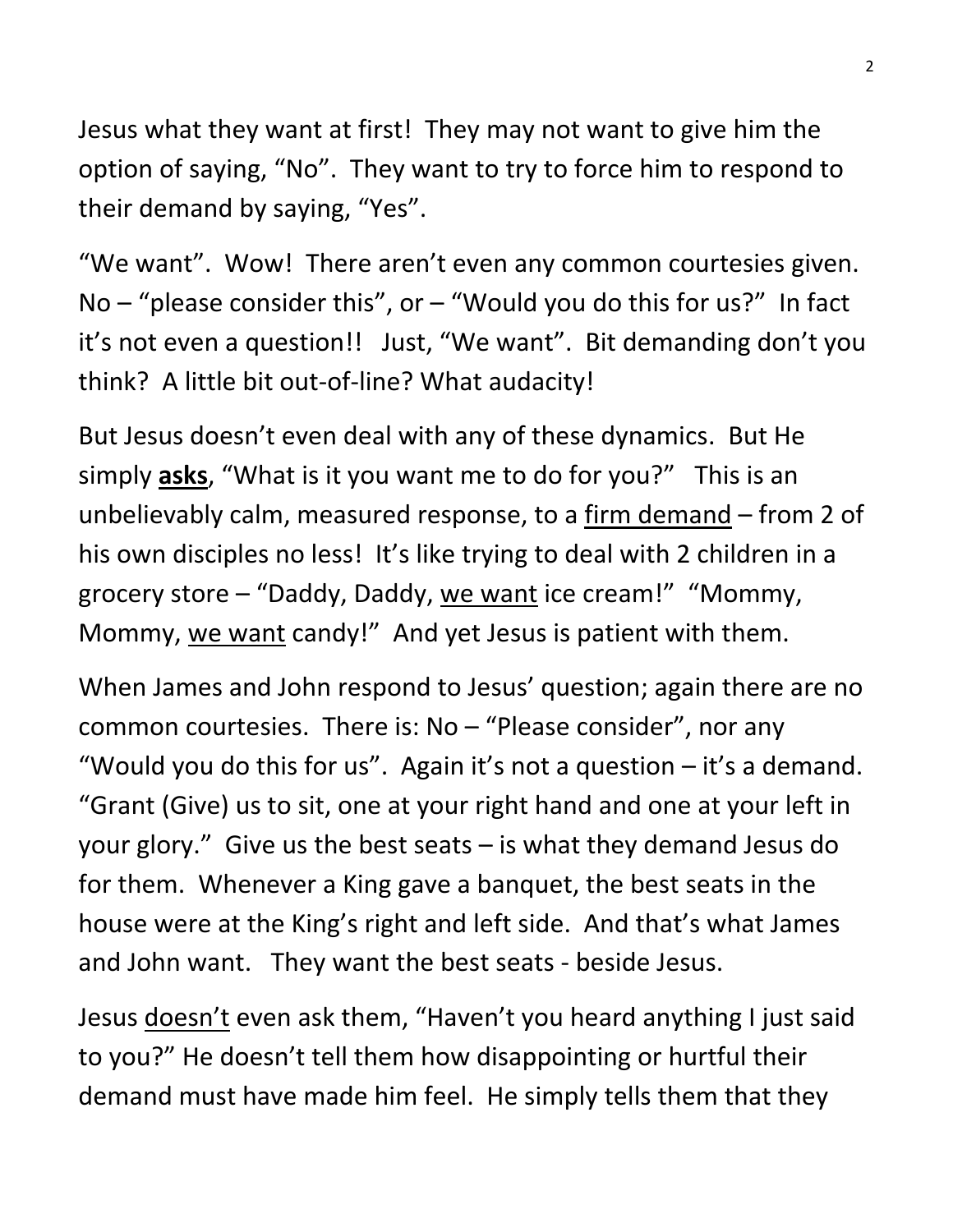don't know what they are asking. But Jesus knows that you don't get to the top simply by asking for it.

So, He asks them another question: "Are you able to drink the cup that I drink, or be baptized with the baptism that I am baptized with?

These may seem like odd questions. But "the cup" was a Jewish phrase they would have understood. It was customary at royal banquets for the King to hand a cup to his guests. This was symbolic of the King's invitation to enjoy the experience of his banquet. "The cup" became a symbol for the life and experience that God handed out to each person. In Psalm 23, which is very familiar to most of us – verse 5 says: "My cup runneth over, or my cup overflows". It's the psalmist's way of saying that his life and the experiences of happiness that God had given him were more than he could hold. On the other hand in Psalm 75:8 we read, "In the hand of the Lord there is a cup for the wicked" that God would give them to drink, that would be full of woe. "Are you able to drink the cup that I will drink? Can you drink the cup of suffering that God has given me?" This is what Jesus is asking. And be baptized with the Baptism with which I am baptized?" -Now, the greek word for "Baptized" in this sentence, means to be "submerged" in an experience. It is said that, We can be drowning/submerged in debt; the grieving person is overwhelmed /submerged in sorrow.

What Jesus is asking his disciples - are two questions:

**1.** Can you drink this cup – the experience of suffering and dying that I will drink? Can you be wounded for others? Can you suffer and be crushed with pain?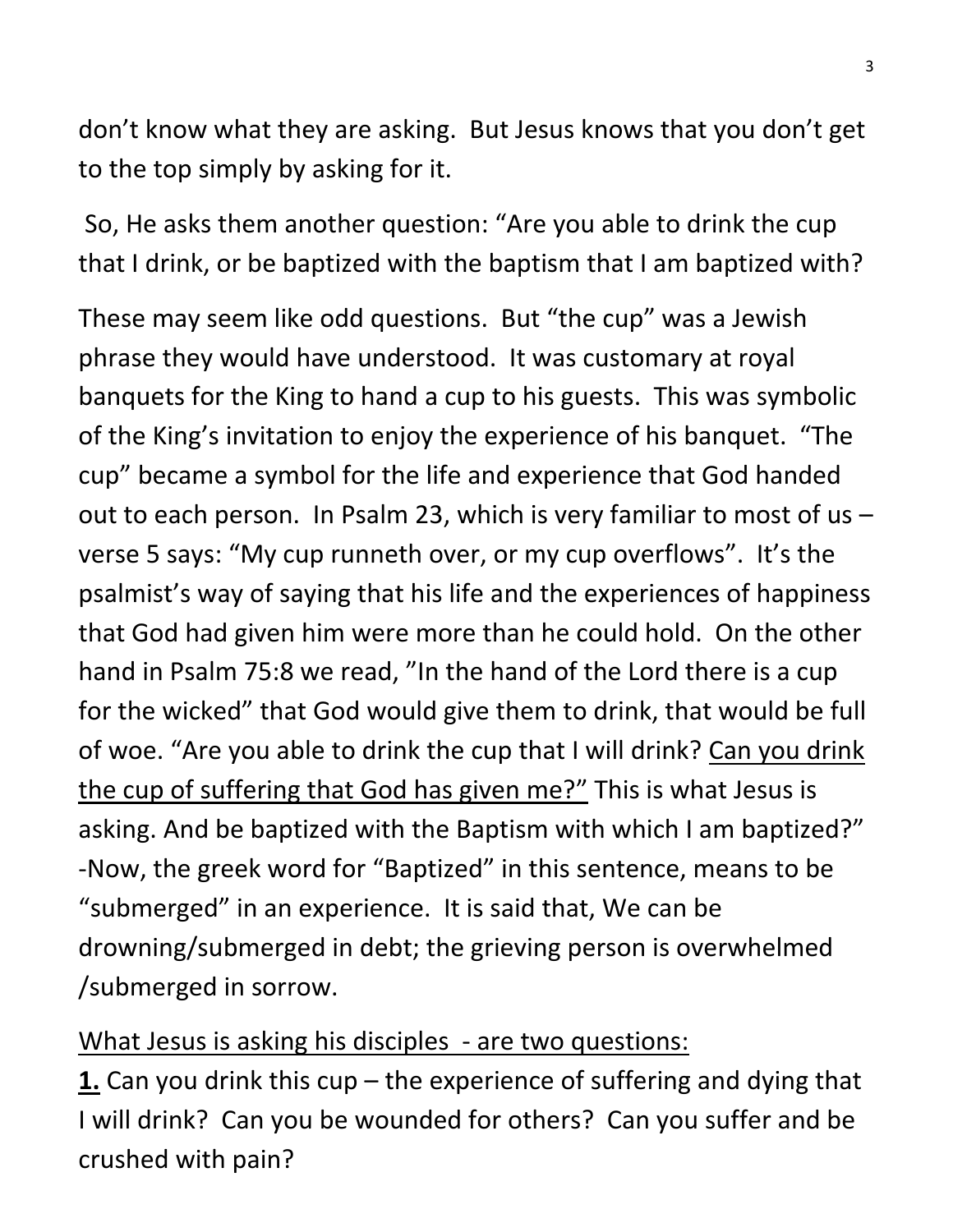**2.** Can you be baptized/submerged in the terrible experiences that are waiting for me? Can you be submerged in other people mocking, spitting and hitting you with a whip until your back is cut open to the bone? Can you be submerged in their hate, and pain, until they kill you? These are the questions that Jesus is asking his disciples.

Believe it or not, James and John answer Jesus by saying "We are able." It's surprising that Jesus never second guesses them. He Never says, "Are you sure?" But simply takes them at their word and says to them: "The cup that I drink, you will drink; and with the baptism with which I am baptized you will be baptized." Jesus then says, 'But about your earlier demand, to sit at my right hand or at my left - that's not mine to grant. But it's for those for whom it has been prepared." James and John don't realize that when Jesus comes into His glory it won't be on a throne; but on a cross, and the two who are at his right hand and left hand will be bandits.

Some people say we should not be too hard on James and John. Perhaps they thought they had a right to ask for the best seats. They were after all part of Jesus' inner circle of 3 – Peter, James and John. Jesus took them almost everywhere he went. They also came from a well off family – their father Zebedee was wealthy enough to hire servants to run some of his fishing boats; so maybe they were raised with a "we deserve the best" mentality. But whatever the reason, this passage shows they were not the only ones thinking this way. When the other 10 disciples heard what had happened -they got angry. "Hey, how dare you ask for what all of us should have a shot at! We want the best seats too!!" "We've all been following Jesus!"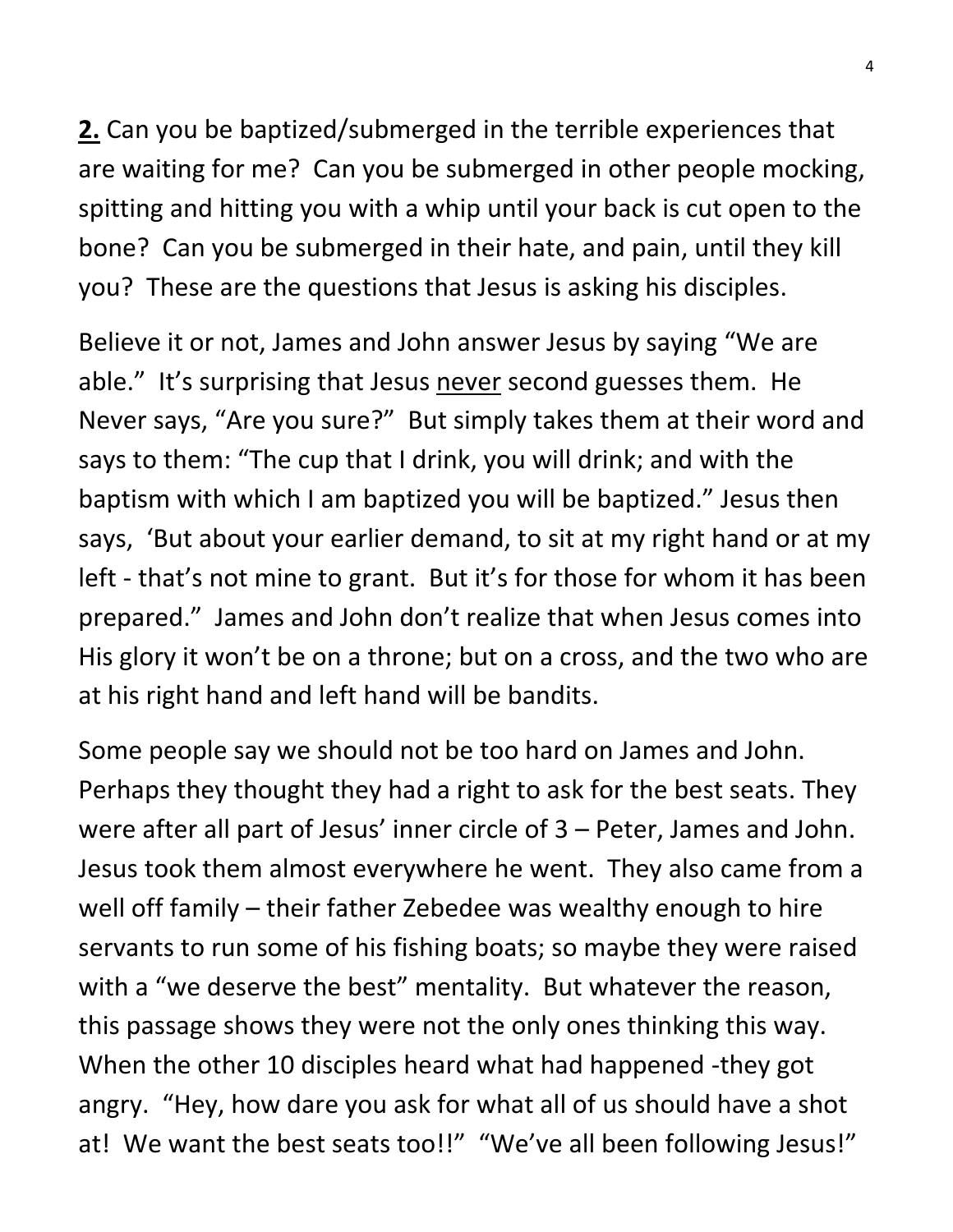It's here that Jesus radically changes the conversation. He says, "Hey, you know how the Gentile rulers love to walk around with their nose in the air, and lord it over other people, including you! And their great ones act as tyrants! It is not so with you!! (Notice the present tense! It doesn't say – it WILL not be so with you. It says, it **IS** not so with you.) You are not competing for the best seats in the house! That's not your goal. It is not like that for all of you!

"Whoever wishes to become great among you must be your servant, and whoever wishes to be first among you, must be slave of all."

The greek word for "servant" here means: to minister to one who is a relative or family member – a household servant. So Jesus is saying: Whoever wishes to become great among you – great among his disciples - must serve or minister to each other, as if they are a relative or part of their family! We had a good group of people this past week helping out with the Youth Garage Sale (even one of our new members!). They chose to serve our youth because they are part of our family!

The second phrase, "Whoever wishes to be first among you, must be slave of all"- the greek word for slave means: a slave who has no freedom except to obey. They are completely in the service of another. So Jesus is saying here: Whoever wishes to be first among you must be completely in the service of others; with no freedom to do anything except obey.

These words are incredibly clear; and they are very precise. Jesus makes it clear that being close to him does not entitle his disciples to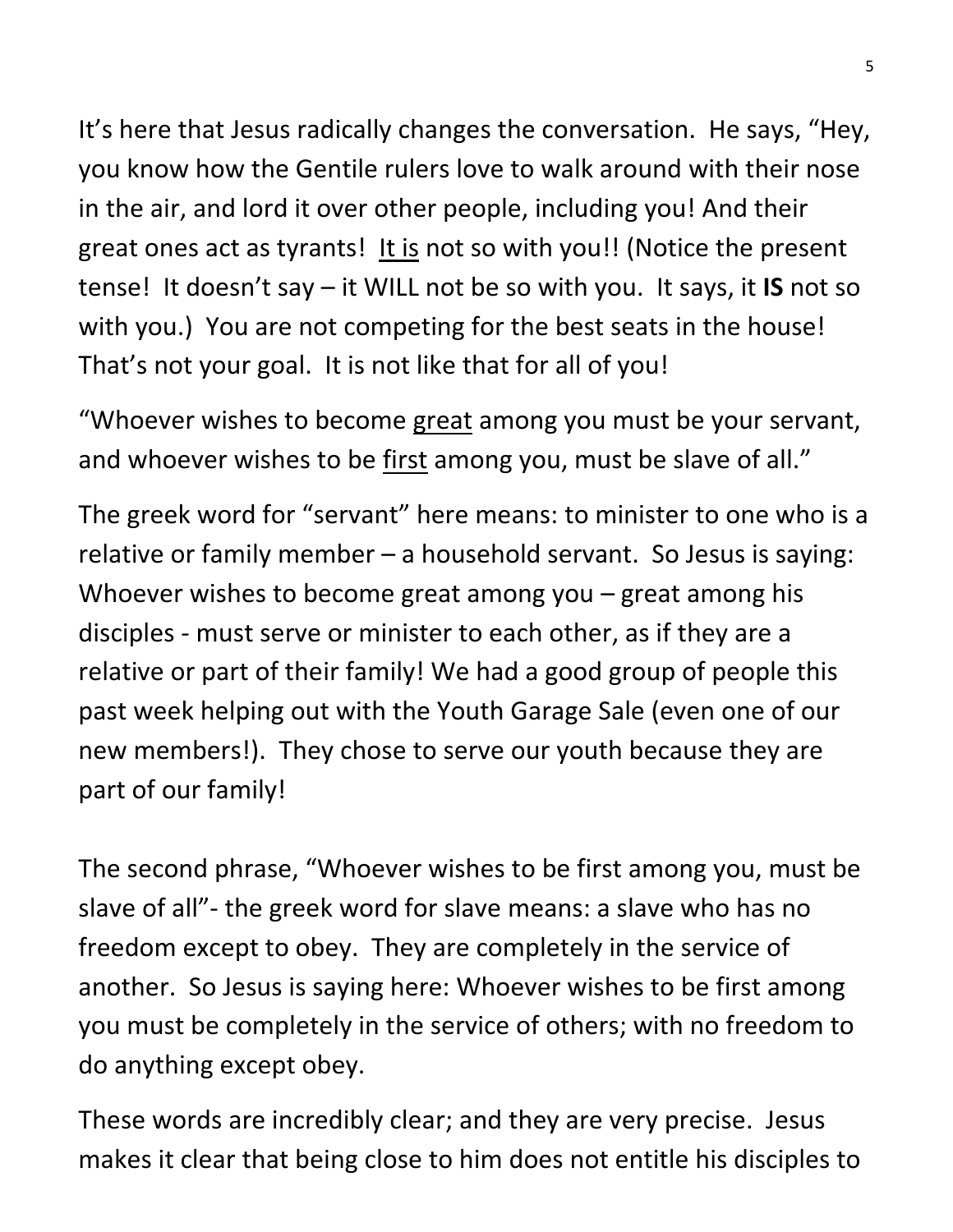places of honor. Jesus reminds them that: "He, himself came not to be served, but to serve: to become someone who is completely at the service of others; with no personal freedom, except to obey His Father; To give His Life, a ransom for many."

Having Jesus in our lives never gives us special powers or privileges – neither then, nor now. This lesson asks us to reflect on where we are on the "I Want" to "I Serve" continuum. And it is a continuum. We are rarely either totally one or the other.

It's a struggle because we live in a world that recognizes & rewards power and prestige. Many world leaders still fight for dominance and power, look at the Taliban, Putin, Assad and many others. But servants put the needs of others FIRST. People like Abraham Lincoln, Mother Teresa, Rev. Martin Luther King Jr. In fact King said in a sermon on this text, that "down deep, within all of us is an instinct. It's kind of a drum major instinct – a desire to be out front, a desire to lead the parade, a desire to be first." He knew this was human nature, and he felt it in himself. But he concluded his sermon by saying, that at his funeral he would like somebody to say that he tried, "to give his life serving others…to feed the hungry… to clothe those who were naked… to love and serve humanity. Yes, if you want to say that I was a drum major, say that I was a drum major for justice. Say that I was a drum major for peace. I was a drum major for righteousness. And all of the other shallow things will not matter."

Another servant of Jesus, Dietrich Bonhoeffer, who was a Lutheran pastor in World War II Germany: who, at the urging of friends, came to America to escape persecution by Hitler, wrote "I have come to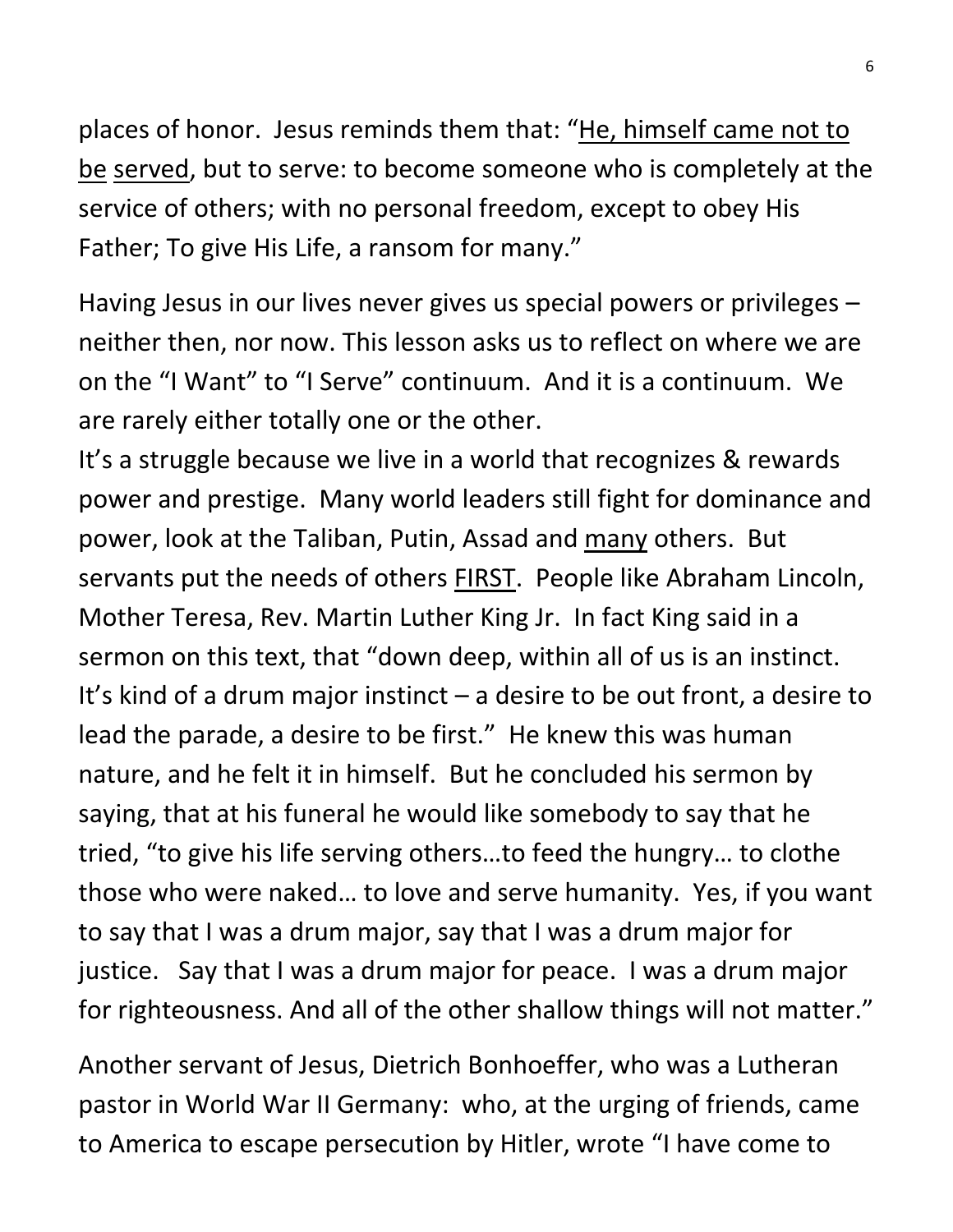the conclusion that I made a mistake in coming to America. I must live through this difficult period, in our national history with the people of Germany. I will have no right to participate in the reconstruction of Christian life in Germany after the war, if I do not share the trials of this time with my people." He, as you know, was killed by the Nazis less than a month before the war ended.

Dietrich Bonhoeffer, decided that his wanting to live; was not more important, than the need to serve his people. How about you and I? Where are we on the I Want to, I Serve continuum? Jesus wills all His people to join Him in a life of service to others. To serve others as if they are Family. To serve with no freedom to do anything, except obey our Lord. How are we doing that?

We even ask young people who are Affirming Their Baptism, "Do you intend to continue in the covenant God made with you in Holy Baptism…to serve ALL people, following the example of Jesus?"

There are many opportunities to serve. We know that. You can serve at a Food Bank – the Parma Heights Food Bank needs volunteers badly. Since our food pantry is closed due to Covid, we have been referring people to them, but they need help to stock shelves and package food. You can also choose to serve others in your home, which would probably make your spouse, parent, or siblings very happy. You can serve by helping with some household chores. You can also serve through many opportunities here at Divinity; by helping around the grounds of the church, or by assisting the Ladies of the Yarn who knit or crochet year round to make hats, scarves, baptismal blankets, and items for Redeemer Crisis Center, the Men's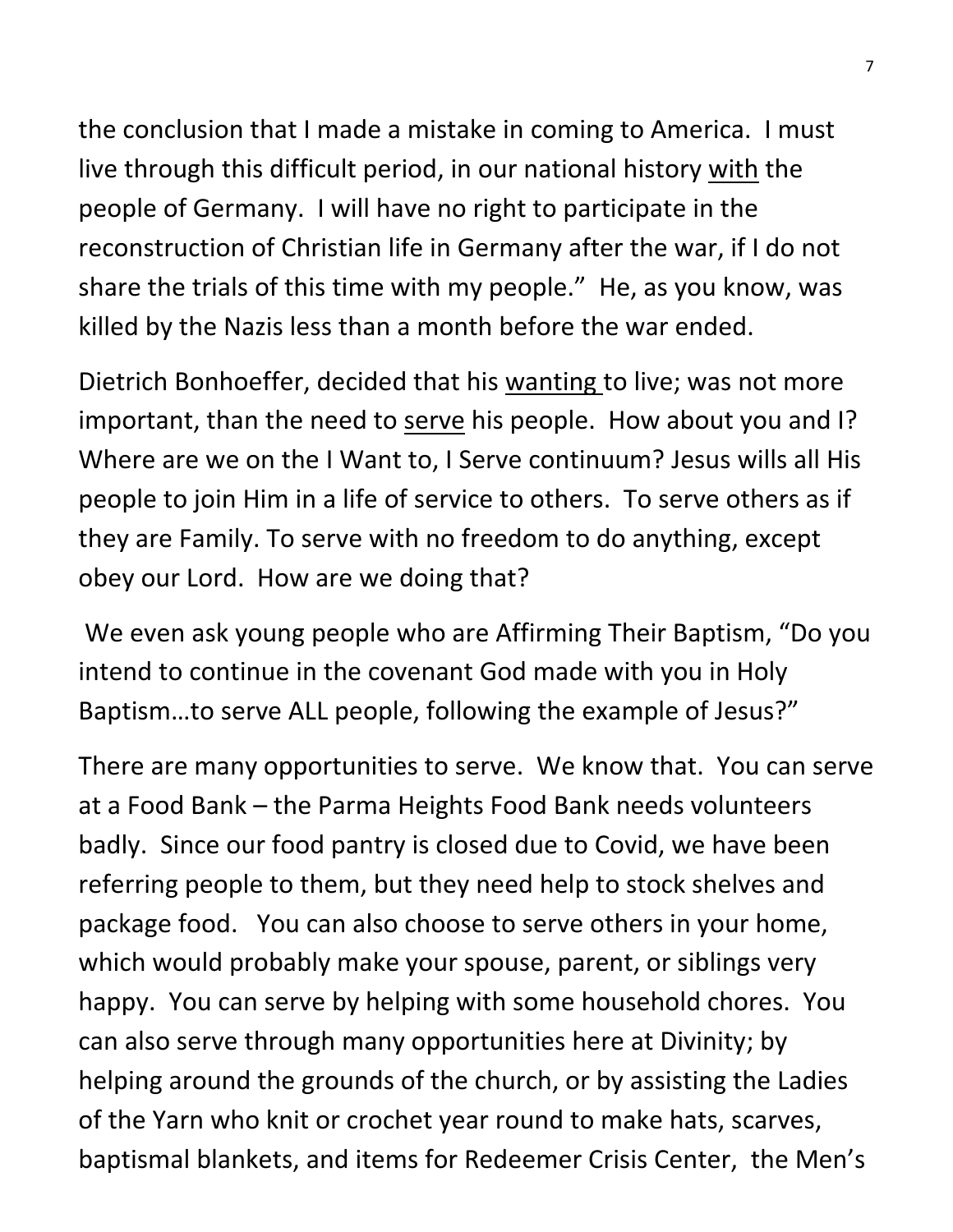homeless shelter and others in need. You can also choose to serve by praying for others, and joining our Prayer Chains, who pray everyday for people who request our prayers. You may also chose to serve our Afghan Refugee family by serving on the Refugee Team. They need help now. Please prayerfully consider all these opportunities!

I must admit that when I first researched this passage, I said to myself, Well, I really don't need to be great or First; maybe just being part of the group would be OK. Whatever the number. Maybe you thought the same thing. But that does not relieve us of Jesus command to serve, all people. For Jesus, God is the Lord to whom all believers owe unreserved service.

And the difference of greatness in the Kingdom of the World and the Kingdom of God  $-$  is that in the K of the World  $-$  greatness is measured by how many people are in the army that serves the ruler? How many people can be made to do what He wants? On how many people can He impose his authority? In the K of God, greatness is measured, not in reducing other people to your service, but in reducing ourselves to their service! The question is not what service can I get? But what service can I give? It is only when we put more into life, than we take out, namely by serving others, that life becomes much better for both of us! Do we leave situations, challenges, and things better than we found them? Do we leave People better than we found them? These are the things we need to consider.

Jesus sets the example for us. Even though He was in the form of God, He emptied himself taking the form of a servant. A suffering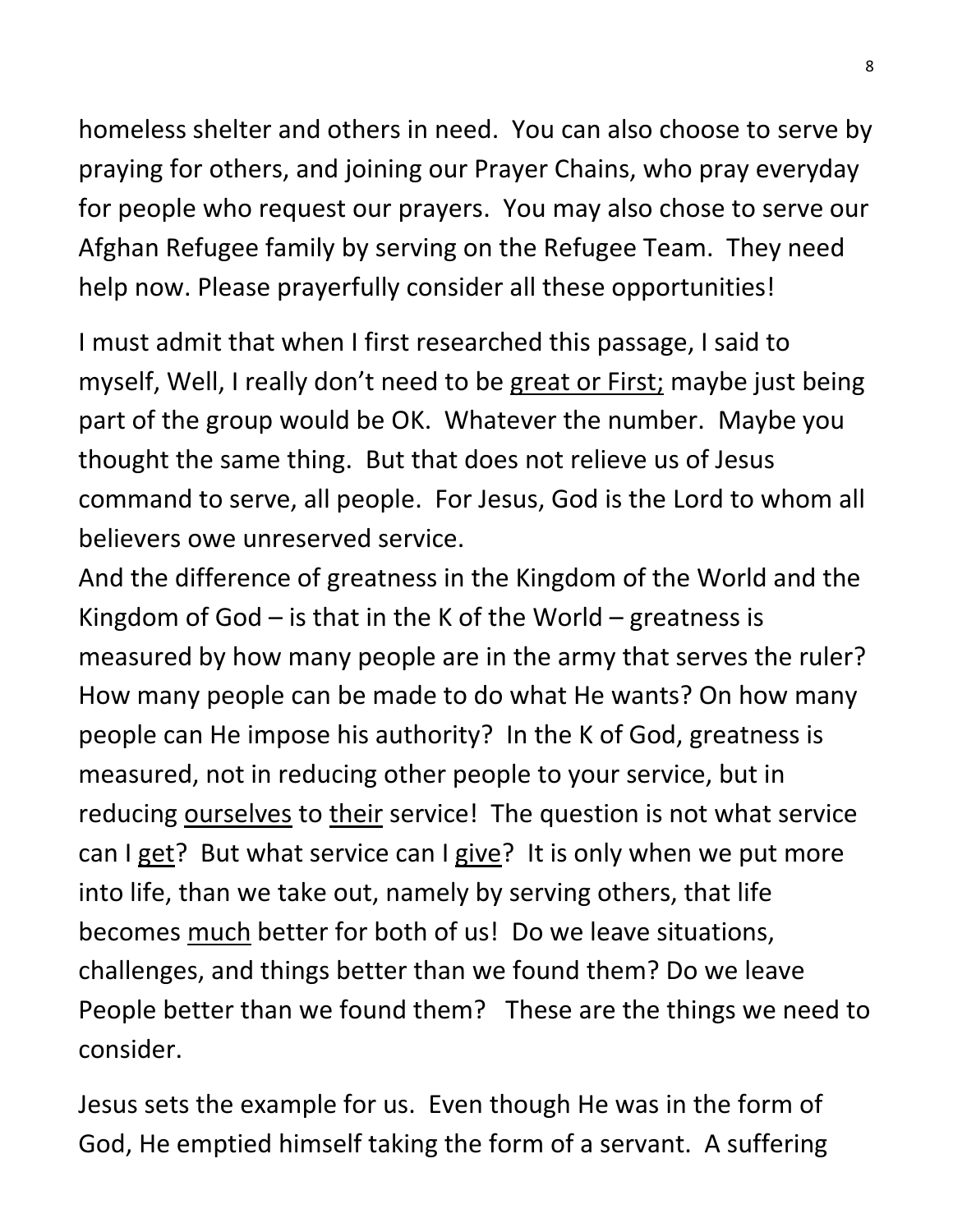servant, who was wounded for our transgressions, crushed for our iniquities. Upon him was the punishment that made us whole, and by his bruises we are healed.

We love because He first loved us. He served us by giving His life for us. And asks us to do the same for sake of those in need around us. Jesus allowed himself to be lifted up; Not on a pedestal, but on a cross. Offering His Body and Blood to bring us forgiveness and new life. The cup he offers us is His own blood shed for us, for the forgiveness of sin. The bread He offers us is His body, broken for us. This is how Jesus serves us.

And this is what gives us the ability and the power to serve. Jesus never asks us to do anything, he will not empower us to do. And we have received His power not only in His Body and Blood, but also in His spirit which lives in us and through us.

James and John may not have started out with the best understanding of who Jesus was, but they did believe in Him and his victory. Even though he was hated and opposed by the religious leaders themselves, James & John had amazing confidence and loyalty to Him. Were they misguided? Yes. But their hearts were in the right place. And in the end, they did serve Jesus all the days of their lives. Even to giving their lives.

History shows us that they were able to drink "the cup". James died 17 years after his call to service. He was the first disciple to die for the gospel. Herod Agrippa had James killed by the sword in 44A.D. John also suffered; he was imprisoned for preaching and healing in Jesus name, and he took care of Jesus mother, Mary. But he was